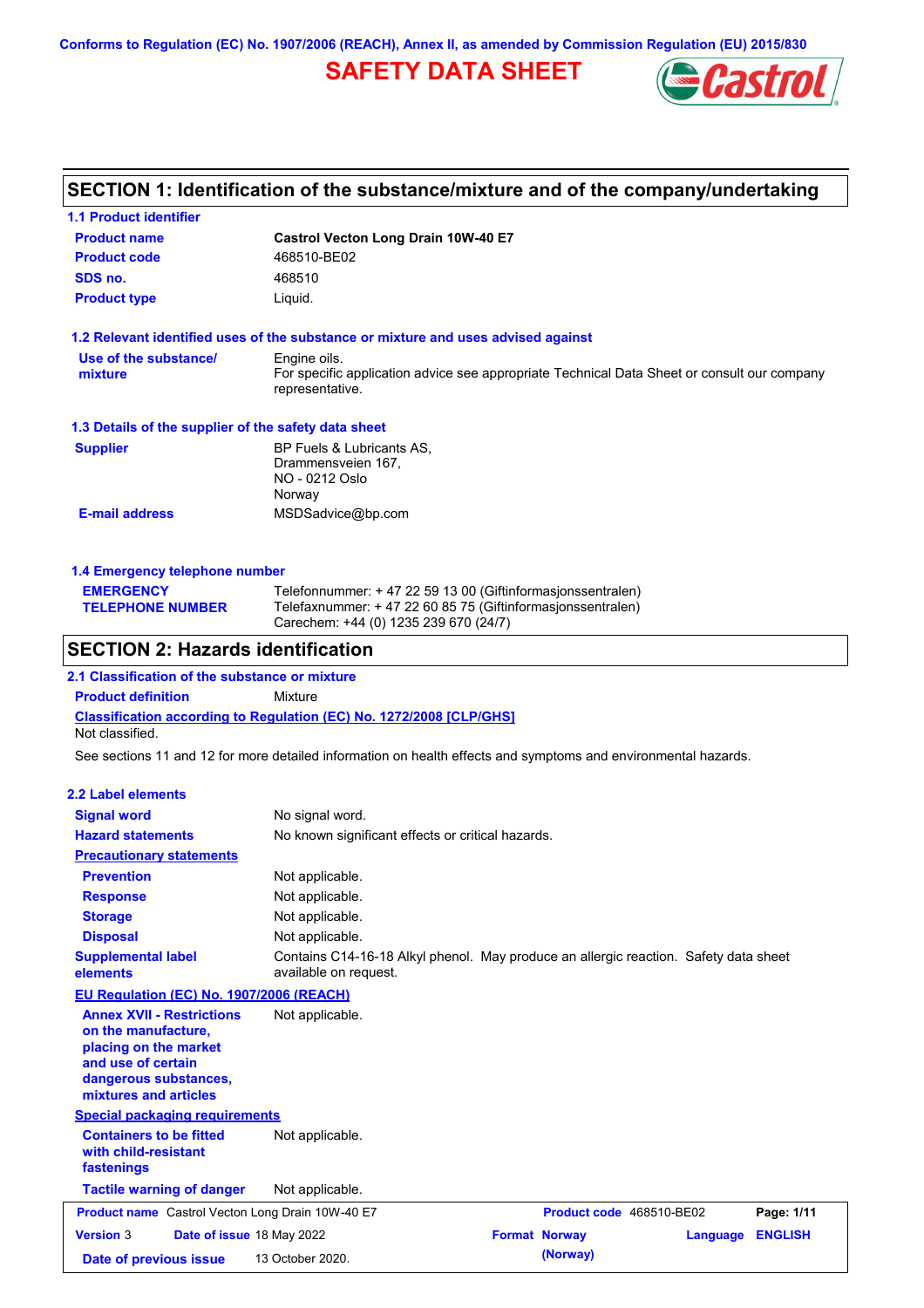### **SECTION 2: Hazards identification**

| 2.3 Other hazards                                                                                                        |                                                                                                                                                                                                                                                                                                                                                                               |
|--------------------------------------------------------------------------------------------------------------------------|-------------------------------------------------------------------------------------------------------------------------------------------------------------------------------------------------------------------------------------------------------------------------------------------------------------------------------------------------------------------------------|
| <b>Results of PBT and vPvB</b><br>assessment                                                                             | Product does not meet the criteria for PBT or vPvB according to Regulation (EC) No. 1907/2006,<br>Annex XIII.                                                                                                                                                                                                                                                                 |
| <b>Product meets the criteria</b><br>for PBT or vPvB according<br>to Regulation (EC) No.<br><b>1907/2006, Annex XIII</b> | This mixture does not contain any substances that are assessed to be a PBT or a vPvB.                                                                                                                                                                                                                                                                                         |
| Other hazards which do<br>not result in classification                                                                   | Defatting to the skin.<br><b>USED ENGINE OILS</b><br>Used engine oil may contain hazardous components which have the potential to cause skin<br>cancer.<br>See Toxicological Information, section 11 of this Safety Data Sheet.<br>Experimental data on one or more of the components has been used to determine all or part of<br>the hazard classification of this product. |

### **SECTION 3: Composition/information on ingredients**

Mixture

#### **3.2 Mixtures**

**Product definition**

**Highly refined base oil (IP 346 DMSO extract < 3%). Proprietary performance additives.** 

| <b>Product/ingredient</b><br>name                                        | <b>Identifiers</b>                                                                   | $\frac{9}{6}$ | <b>Regulation (EC) No.</b><br>1272/2008 [CLP]                      | <b>Type</b> |
|--------------------------------------------------------------------------|--------------------------------------------------------------------------------------|---------------|--------------------------------------------------------------------|-------------|
| Distillates (petroleum), hydrotreated<br>heavy paraffinic                | REACH #: 01-2119484627-25<br>EC: 265-157-1<br>CAS: 64742-54-7<br>Index: 649-467-00-8 | ≥50 - ≤75     | Not classified.                                                    | [6]         |
| Base oil - unspecified                                                   | Varies - See Key to<br>abbreviations                                                 | ≥10 - ≤25     | Not classified.                                                    | [6]         |
| Distillates (petroleum), hydrotreated<br>heavy paraffinic                | REACH #: 01-2119484627-25<br>EC: 265-157-1<br>CAS: 64742-54-7<br>Index: 649-467-00-8 | ≤5            | Asp. Tox. 1, H304                                                  | $[1]$       |
| zinc bis[O-(6-methylheptyl)] bis[O-(sec-<br>butyl)] bis(dithiophosphate) | REACH #: 01-2119543726-33<br>EC: 298-577-9<br>CAS: 93819-94-4                        | 2.5           | Skin Irrit. 2, H315<br>Eye Dam. 1, H318<br>Aquatic Chronic 2, H411 | $[1]$       |
| C14-16-18 Alkyl phenol                                                   | REACH #: 01-2119498288-19                                                            | ו≥ ≤          | Skin Sens. 1B, H317<br>STOT RE 2. H373                             | $[1]$       |

#### **See Section 16 for the full text of the H statements declared above.**

#### Type

[1] Substance classified with a health or environmental hazard

[2] Substance with a workplace exposure limit

[3] Substance meets the criteria for PBT according to Regulation (EC) No. 1907/2006, Annex XIII

[4] Substance meets the criteria for vPvB according to Regulation (EC) No. 1907/2006, Annex XIII

[5] Substance of equivalent concern

[6] Additional disclosure due to company policy

Occupational exposure limits, if available, are listed in Section 8.

### **SECTION 4: First aid measures**

#### Do not induce vomiting unless directed to do so by medical personnel. Get medical attention if symptoms occur. In case of contact, immediately flush eyes with plenty of water for at least 15 minutes. Eyelids should be held away from the eyeball to ensure thorough rinsing. Check for and remove any contact lenses. Get medical attention. **4.1 Description of first aid measures** If inhaled, remove to fresh air. Get medical attention if symptoms occur. **Ingestion Inhalation Eye contact Protection of first-aiders** No action shall be taken involving any personal risk or without suitable training. It may be dangerous to the person providing aid to give mouth-to-mouth resuscitation. **Skin contact** Wash skin thoroughly with soap and water or use recognised skin cleanser. Remove contaminated clothing and shoes. Wash clothing before reuse. Clean shoes thoroughly before reuse. Get medical attention if irritation develops.

| <b>Product name</b> Castrol Vecton Long Drain 10W-40 E7 |  |                                  | <b>Product code</b> 468510-BE02 |                      | Page: 2/11              |  |
|---------------------------------------------------------|--|----------------------------------|---------------------------------|----------------------|-------------------------|--|
| <b>Version 3</b>                                        |  | <b>Date of issue 18 May 2022</b> |                                 | <b>Format Norway</b> | <b>Language ENGLISH</b> |  |
| Date of previous issue                                  |  | 13 October 2020.                 |                                 | (Norway)             |                         |  |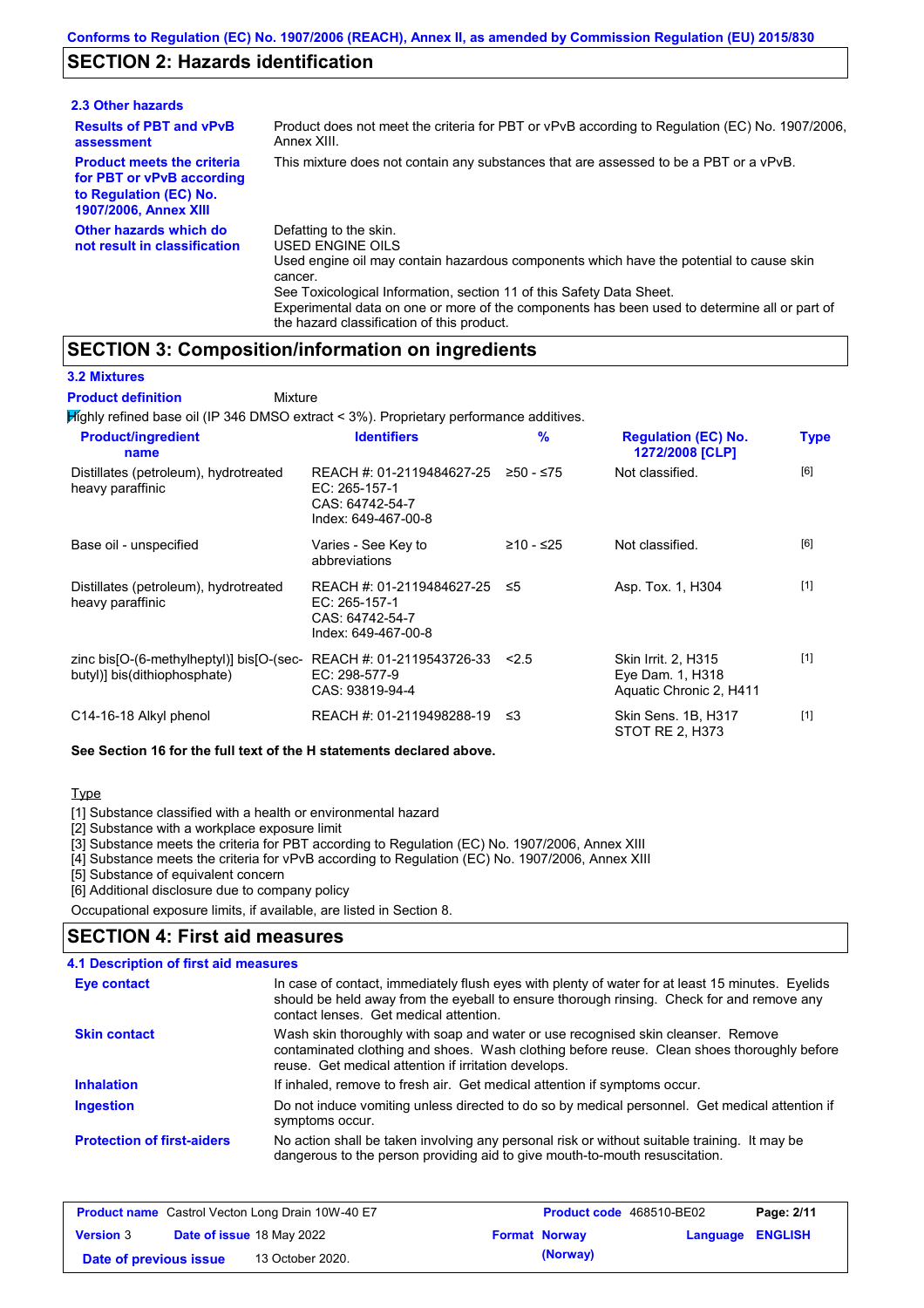## **SECTION 4: First aid measures**

#### **4.2 Most important symptoms and effects, both acute and delayed**

See Section 11 for more detailed information on health effects and symptoms.

### **Potential acute health effects**

| <b>Inhalation</b>   | Vapour inhalation under ambient conditions is not normally a problem due to low vapour<br>pressure.                                                       |
|---------------------|-----------------------------------------------------------------------------------------------------------------------------------------------------------|
| <b>Ingestion</b>    | No known significant effects or critical hazards.                                                                                                         |
| <b>Skin contact</b> | Defatting to the skin. May cause skin dryness and irritation. Not considered a skin sensitizer.<br>Based on data available for this or related materials. |
| Eye contact         | Not classified as an eye irritant. Based on data available for this or related materials.                                                                 |
|                     | Delayed and immediate effects as well as chronic effects from short and long-term exposure                                                                |
| <b>Inhalation</b>   | Overexposure to the inhalation of airborne droplets or aerosols may cause irritation of the<br>respiratory tract.                                         |
| <b>Ingestion</b>    | Ingestion of large quantities may cause nausea and diarrhoea.                                                                                             |
| <b>Skin contact</b> | Prolonged or repeated contact can defat the skin and lead to irritation and/or dermatitis.                                                                |
| <b>Eye contact</b>  | Potential risk of transient stinging or redness if accidental eye contact occurs.                                                                         |

#### **4.3 Indication of any immediate medical attention and special treatment needed**

| <b>Notes to physician</b>                                         | Treatment should in general be symptomatic and directed to relieving any effects.                              |  |  |
|-------------------------------------------------------------------|----------------------------------------------------------------------------------------------------------------|--|--|
| <b>SECTION 5: Firefighting measures</b>                           |                                                                                                                |  |  |
| 5.1 Extinguishing media<br><b>Suitable extinguishing</b><br>media | In case of fire, use foam, dry chemical or carbon dioxide extinguisher or spray.                               |  |  |
| <b>Unsuitable extinguishing</b><br>media                          | Do not use water jet. The use of a water jet may cause the fire to spread by splashing the<br>burning product. |  |  |

#### **5.2 Special hazards arising from the substance or mixture**

| <b>Hazards from the</b><br>substance or mixture | In a fire or if heated, a pressure increase will occur and the container may burst.             |
|-------------------------------------------------|-------------------------------------------------------------------------------------------------|
| <b>Hazardous combustion</b>                     | Combustion products may include the following:                                                  |
| products                                        | carbon oxides (CO, CO <sub>2</sub> ) (carbon monoxide, carbon dioxide)                          |
| <b>5.3 Advice for firefighters</b>              |                                                                                                 |
| <b>Special precautions for</b>                  | No action shall be taken involving any personal risk or without suitable training. Promptly     |
| fire-fighters                                   | isolate the scene by removing all persons from the vicinity of the incident if there is a fire. |

| <b>Special protective</b>   | Fire-fighters should wear appropriate protective equipment and self-contained breathing        |
|-----------------------------|------------------------------------------------------------------------------------------------|
| equipment for fire-fighters | apparatus (SCBA) with a full face-piece operated in positive pressure mode. Clothing for fire- |
|                             | fighters (including helmets, protective boots and gloves) conforming to European standard EN   |
|                             | 469 will provide a basic level of protection for chemical incidents.                           |

### **SECTION 6: Accidental release measures**

|                                                          | 6.1 Personal precautions, protective equipment and emergency procedures                                                                                                                                                                                                                                                                                                              |
|----------------------------------------------------------|--------------------------------------------------------------------------------------------------------------------------------------------------------------------------------------------------------------------------------------------------------------------------------------------------------------------------------------------------------------------------------------|
| For non-emergency<br>personnel                           | No action shall be taken involving any personal risk or without suitable training. Evacuate<br>surrounding areas. Keep unnecessary and unprotected personnel from entering. Do not touch<br>or walk through spilt material. Floors may be slippery; use care to avoid falling. Put on<br>appropriate personal protective equipment.                                                  |
| For emergency responders                                 | Entry into a confined space or poorly ventilated area contaminated with vapour, mist or fume is<br>extremely hazardous without the correct respiratory protective equipment and a safe system of<br>work. Wear self-contained breathing apparatus. Wear a suitable chemical protective suit.<br>Chemical resistant boots. See also the information in "For non-emergency personnel". |
| <b>6.2 Environmental</b><br>precautions                  | Avoid dispersal of spilt material and runoff and contact with soil, waterways, drains and sewers.<br>Inform the relevant authorities if the product has caused environmental pollution (sewers,<br>waterways, soil or air).                                                                                                                                                          |
| 6.3 Mothods and material for containment and cleaning up |                                                                                                                                                                                                                                                                                                                                                                                      |

#### **6.3 Methods and material for containment and cleaning up**

Stop leak if without risk. Move containers from spill area. Absorb with an inert material and place in an appropriate waste disposal container. Dispose of via a licensed waste disposal contractor. **Small spill**

| <b>Product name</b> Castrol Vecton Long Drain 10W-40 E7 |  | Product code 468510-BE02         |  | Page: 3/11           |                  |  |
|---------------------------------------------------------|--|----------------------------------|--|----------------------|------------------|--|
| <b>Version 3</b>                                        |  | <b>Date of issue 18 May 2022</b> |  | <b>Format Norway</b> | Language ENGLISH |  |
| Date of previous issue                                  |  | 13 October 2020.                 |  | (Norway)             |                  |  |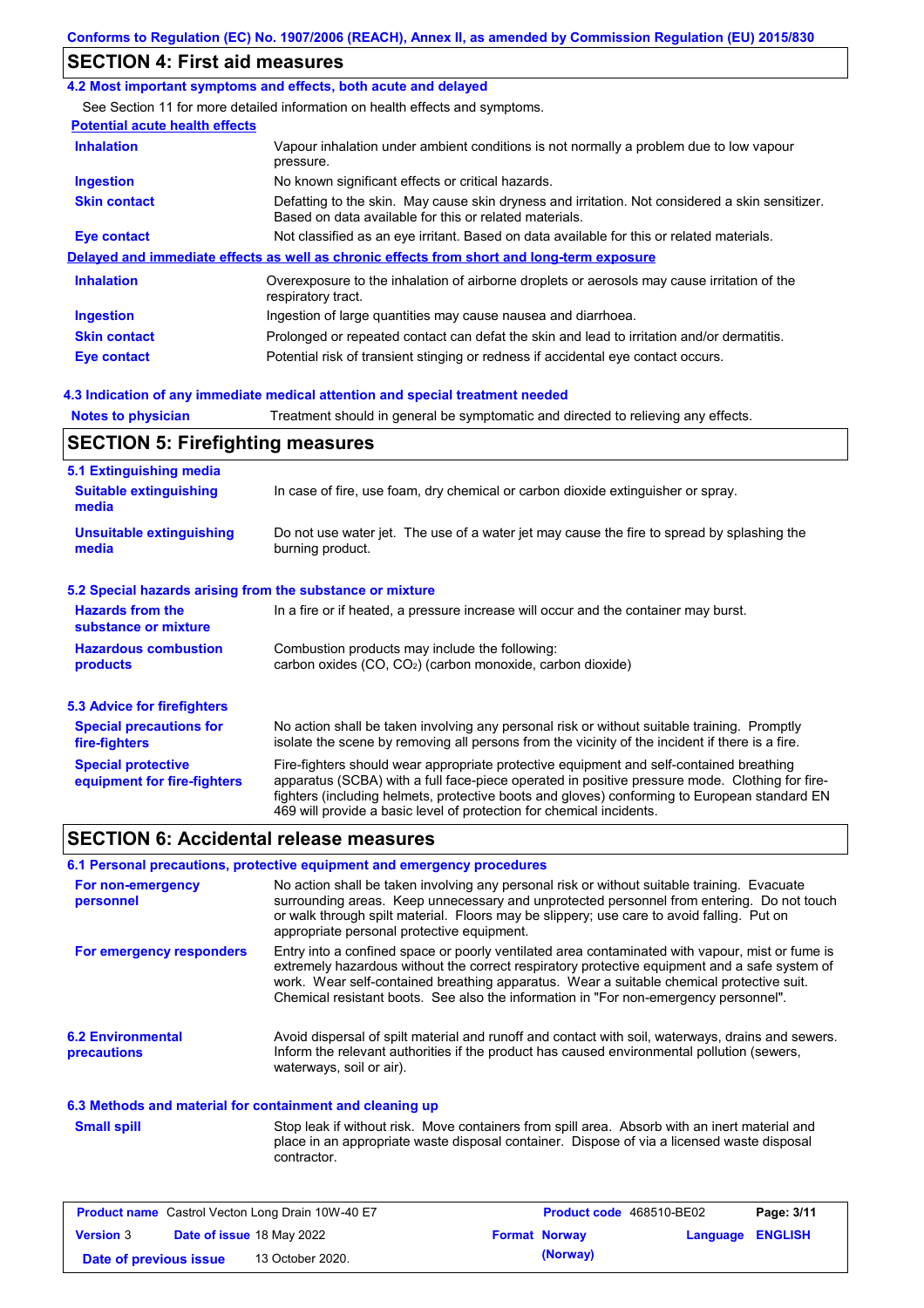## **SECTION 6: Accidental release measures**

| Large spill            | Stop leak if without risk. Move containers from spill area. Prevent entry into sewers, water<br>courses, basements or confined areas. Contain and collect spillage with non-combustible,<br>absorbent material e.g. sand, earth, vermiculite or diatomaceous earth and place in container<br>for disposal according to local regulations. Dispose of via a licensed waste disposal contractor. |
|------------------------|------------------------------------------------------------------------------------------------------------------------------------------------------------------------------------------------------------------------------------------------------------------------------------------------------------------------------------------------------------------------------------------------|
| 6.4 Reference to other | See Section 1 for emergency contact information.                                                                                                                                                                                                                                                                                                                                               |
| <b>sections</b>        | See Section 5 for firefighting measures.                                                                                                                                                                                                                                                                                                                                                       |
|                        | See Section 8 for information on appropriate personal protective equipment.                                                                                                                                                                                                                                                                                                                    |
|                        | See Section 12 for environmental precautions.                                                                                                                                                                                                                                                                                                                                                  |
|                        | See Section 13 for additional waste treatment information.                                                                                                                                                                                                                                                                                                                                     |
|                        |                                                                                                                                                                                                                                                                                                                                                                                                |

## **SECTION 7: Handling and storage**

| 7.1 Precautions for safe handling                                                    |                                                                                                                                                                                                                                                                                                                                                                                                                                                                                          |
|--------------------------------------------------------------------------------------|------------------------------------------------------------------------------------------------------------------------------------------------------------------------------------------------------------------------------------------------------------------------------------------------------------------------------------------------------------------------------------------------------------------------------------------------------------------------------------------|
| <b>Protective measures</b>                                                           | Put on appropriate personal protective equipment.                                                                                                                                                                                                                                                                                                                                                                                                                                        |
| <b>Advice on general</b><br>occupational hygiene                                     | Eating, drinking and smoking should be prohibited in areas where this material is handled,<br>stored and processed. Wash thoroughly after handling. Remove contaminated clothing and<br>protective equipment before entering eating areas. See also Section 8 for additional<br>information on hygiene measures.                                                                                                                                                                         |
| <b>7.2 Conditions for safe</b><br>storage, including any<br><b>incompatibilities</b> | Store in accordance with local regulations. Store in a dry, cool and well-ventilated area, away<br>from incompatible materials (see Section 10). Keep away from heat and direct sunlight. Keep<br>container tightly closed and sealed until ready for use. Containers that have been opened must<br>be carefully resealed and kept upright to prevent leakage. Store and use only in equipment/<br>containers designed for use with this product. Do not store in unlabelled containers. |
| <b>Not suitable</b>                                                                  | Prolonged exposure to elevated temperature                                                                                                                                                                                                                                                                                                                                                                                                                                               |
| 7.3 Specific end use(s)                                                              |                                                                                                                                                                                                                                                                                                                                                                                                                                                                                          |
| <b>Recommendations</b>                                                               | See section 1.2 and Exposure scenarios in annex, if applicable.                                                                                                                                                                                                                                                                                                                                                                                                                          |

## **SECTION 8: Exposure controls/personal protection**

### **8.1 Control parameters**

**Occupational exposure limits**

| <b>Product/ingredient name</b>                                                                                                                                                                                                                                         |                                                                                                                                                                                                                                                                                                                                                                                                                                                                                                                                                                                                                                                                                                                                                                                                                                                                                                                                                                                                                            | <b>Exposure limit values</b>                                                                                                                                                                       |                                 |          |                |  |
|------------------------------------------------------------------------------------------------------------------------------------------------------------------------------------------------------------------------------------------------------------------------|----------------------------------------------------------------------------------------------------------------------------------------------------------------------------------------------------------------------------------------------------------------------------------------------------------------------------------------------------------------------------------------------------------------------------------------------------------------------------------------------------------------------------------------------------------------------------------------------------------------------------------------------------------------------------------------------------------------------------------------------------------------------------------------------------------------------------------------------------------------------------------------------------------------------------------------------------------------------------------------------------------------------------|----------------------------------------------------------------------------------------------------------------------------------------------------------------------------------------------------|---------------------------------|----------|----------------|--|
| Distillates (petroleum), hydrotreated heavy paraffinic FOR-2011-12-06-1358 (Norway).                                                                                                                                                                                   |                                                                                                                                                                                                                                                                                                                                                                                                                                                                                                                                                                                                                                                                                                                                                                                                                                                                                                                                                                                                                            | TWA: 1 mg/m <sup>3</sup> 8 hours. Issued/Revised: 2/1996 Form: mineral oil<br>particles<br>TWA: 50 mg/m <sup>3</sup> 8 hours. Issued/Revised: 2/1996 Form: Vapour                                  |                                 |          |                |  |
| Base oil - unspecified                                                                                                                                                                                                                                                 |                                                                                                                                                                                                                                                                                                                                                                                                                                                                                                                                                                                                                                                                                                                                                                                                                                                                                                                                                                                                                            | FOR-2011-12-06-1358 (Norway).<br>TWA: 1 mg/m <sup>3</sup> 8 hours. Issued/Revised: 2/1996 Form: mineral oil<br>particles<br>TWA: 50 mg/m <sup>3</sup> 8 hours. Issued/Revised: 2/1996 Form: Vapour |                                 |          |                |  |
| Distillates (petroleum), hydrotreated heavy paraffinic FOR-2011-12-06-1358 (Norway).                                                                                                                                                                                   |                                                                                                                                                                                                                                                                                                                                                                                                                                                                                                                                                                                                                                                                                                                                                                                                                                                                                                                                                                                                                            | TWA: 1 mg/m <sup>3</sup> 8 hours. Issued/Revised: 2/1996 Form: mineral oil<br>particles<br>TWA: 50 mg/m <sup>3</sup> 8 hours. Issued/Revised: 2/1996 Form: Vapour                                  |                                 |          |                |  |
| Whilst specific OELs for certain components may be shown in this section, other components may be present in any mist,<br>vapour or dust produced. Therefore, the specific OELs may not be applicable to the product as a whole and are provided for<br>guidance only. |                                                                                                                                                                                                                                                                                                                                                                                                                                                                                                                                                                                                                                                                                                                                                                                                                                                                                                                                                                                                                            |                                                                                                                                                                                                    |                                 |          |                |  |
| <b>Recommended monitoring</b><br>procedures                                                                                                                                                                                                                            | If this product contains ingredients with exposure limits, personal, workplace atmosphere or<br>biological monitoring may be required to determine the effectiveness of the ventilation or other<br>control measures and/or the necessity to use respiratory protective equipment. Reference<br>should be made to monitoring standards, such as the following: European Standard EN 689<br>(Workplace atmospheres - Guidance for the assessment of exposure by inhalation to chemical<br>agents for comparison with limit values and measurement strategy) European Standard EN<br>14042 (Workplace atmospheres - Guide for the application and use of procedures for the<br>assessment of exposure to chemical and biological agents) European Standard EN 482<br>(Workplace atmospheres - General requirements for the performance of procedures for the<br>measurement of chemical agents) Reference to national guidance documents for methods for<br>the determination of hazardous substances will also be required. |                                                                                                                                                                                                    |                                 |          |                |  |
| <b>Derived No Effect Level</b><br>No DNELs/DMELs available.                                                                                                                                                                                                            |                                                                                                                                                                                                                                                                                                                                                                                                                                                                                                                                                                                                                                                                                                                                                                                                                                                                                                                                                                                                                            |                                                                                                                                                                                                    |                                 |          |                |  |
| <b>Predicted No Effect Concentration</b><br>No PNECs available                                                                                                                                                                                                         |                                                                                                                                                                                                                                                                                                                                                                                                                                                                                                                                                                                                                                                                                                                                                                                                                                                                                                                                                                                                                            |                                                                                                                                                                                                    |                                 |          |                |  |
| <b>Product name</b> Castrol Vecton Long Drain 10W-40 E7                                                                                                                                                                                                                |                                                                                                                                                                                                                                                                                                                                                                                                                                                                                                                                                                                                                                                                                                                                                                                                                                                                                                                                                                                                                            |                                                                                                                                                                                                    | <b>Product code</b> 468510-BE02 |          | Page: 4/11     |  |
| <b>Version 3</b><br>Date of issue 18 May 2022                                                                                                                                                                                                                          |                                                                                                                                                                                                                                                                                                                                                                                                                                                                                                                                                                                                                                                                                                                                                                                                                                                                                                                                                                                                                            |                                                                                                                                                                                                    | <b>Format Norway</b>            | Language | <b>ENGLISH</b> |  |
| Date of previous issue                                                                                                                                                                                                                                                 | 13 October 2020.                                                                                                                                                                                                                                                                                                                                                                                                                                                                                                                                                                                                                                                                                                                                                                                                                                                                                                                                                                                                           |                                                                                                                                                                                                    | (Norway)                        |          |                |  |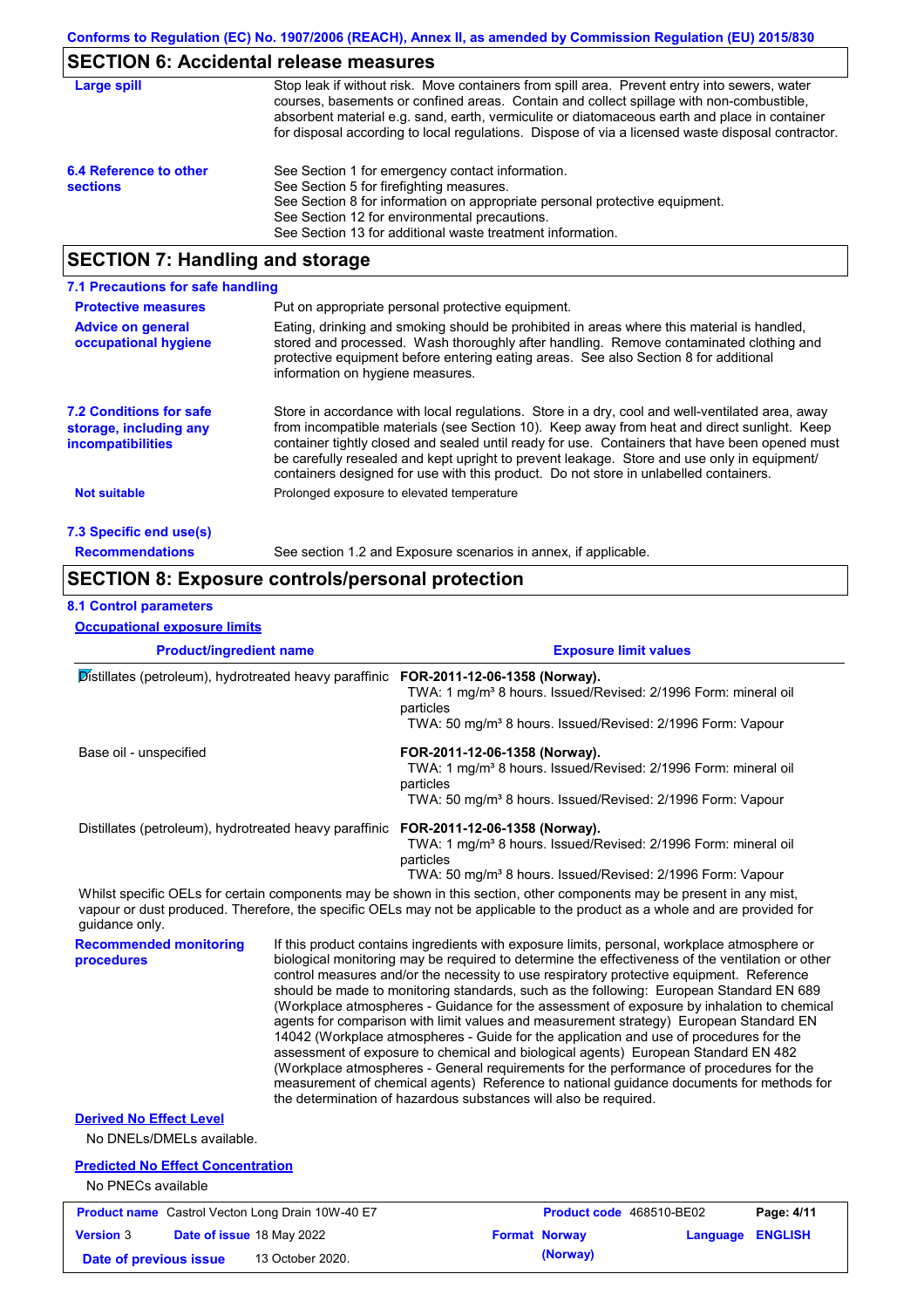# **SECTION 8: Exposure controls/personal protection**

| <b>8.2 Exposure controls</b>                            |                                                                                                                                                                                                  |                                                                                                                                                                                                                                                                                                                                                                                                                                                                                                                                                                                                                                                                                                                                                                                                     |            |
|---------------------------------------------------------|--------------------------------------------------------------------------------------------------------------------------------------------------------------------------------------------------|-----------------------------------------------------------------------------------------------------------------------------------------------------------------------------------------------------------------------------------------------------------------------------------------------------------------------------------------------------------------------------------------------------------------------------------------------------------------------------------------------------------------------------------------------------------------------------------------------------------------------------------------------------------------------------------------------------------------------------------------------------------------------------------------------------|------------|
| <b>Appropriate engineering</b><br><b>controls</b>       | concentrations below their respective occupational exposure limits.<br>kept in good condition and properly maintained.<br>ensure that all items of personal protective equipment are compatible. | Provide exhaust ventilation or other engineering controls to keep the relevant airborne<br>All activities involving chemicals should be assessed for their risks to health, to ensure<br>exposures are adequately controlled. Personal protective equipment should only be considered<br>after other forms of control measures (e.g. engineering controls) have been suitably evaluated.<br>Personal protective equipment should conform to appropriate standards, be suitable for use, be<br>Your supplier of personal protective equipment should be consulted for advice on selection and<br>appropriate standards. For further information contact your national organisation for standards.<br>The final choice of protective equipment will depend upon a risk assessment. It is important to |            |
| <b>Individual protection measures</b>                   |                                                                                                                                                                                                  |                                                                                                                                                                                                                                                                                                                                                                                                                                                                                                                                                                                                                                                                                                                                                                                                     |            |
| <b>Hygiene measures</b>                                 | stations and safety showers are close to the workstation location.                                                                                                                               | Wash hands, forearms and face thoroughly after handling chemical products, before eating,<br>smoking and using the lavatory and at the end of the working period. Ensure that eyewash                                                                                                                                                                                                                                                                                                                                                                                                                                                                                                                                                                                                               |            |
| <b>Respiratory protection</b>                           | In case of insufficient ventilation, wear suitable respiratory equipment.<br>of the working conditions.                                                                                          | The correct choice of respiratory protection depends upon the chemicals being handled, the<br>conditions of work and use, and the condition of the respiratory equipment. Safety procedures<br>should be developed for each intended application. Respiratory protection equipment should<br>therefore be chosen in consultation with the supplier/manufacturer and with a full assessment                                                                                                                                                                                                                                                                                                                                                                                                          |            |
| <b>Eye/face protection</b>                              | Safety glasses with side shields.                                                                                                                                                                |                                                                                                                                                                                                                                                                                                                                                                                                                                                                                                                                                                                                                                                                                                                                                                                                     |            |
| <b>Skin protection</b>                                  |                                                                                                                                                                                                  |                                                                                                                                                                                                                                                                                                                                                                                                                                                                                                                                                                                                                                                                                                                                                                                                     |            |
| <b>Hand protection</b>                                  | <b>General Information:</b>                                                                                                                                                                      | Because specific work environments and material handling practices vary, safety procedures<br>should be developed for each intended application. The correct choice of protective gloves<br>depends upon the chemicals being handled, and the conditions of work and use. Most gloves<br>provide protection for only a limited time before they must be discarded and replaced (even the                                                                                                                                                                                                                                                                                                                                                                                                            |            |
|                                                         | a full assessment of the working conditions.                                                                                                                                                     | best chemically resistant gloves will break down after repeated chemical exposures).<br>Gloves should be chosen in consultation with the supplier / manufacturer and taking account of                                                                                                                                                                                                                                                                                                                                                                                                                                                                                                                                                                                                              |            |
|                                                         | Recommended: Nitrile gloves.<br><b>Breakthrough time:</b>                                                                                                                                        |                                                                                                                                                                                                                                                                                                                                                                                                                                                                                                                                                                                                                                                                                                                                                                                                     |            |
|                                                         | Our recommendations on the selection of gloves are as follows:                                                                                                                                   | Breakthrough time data are generated by glove manufacturers under laboratory test conditions<br>and represent how long a glove can be expected to provide effective permeation resistance. It<br>is important when following breakthrough time recommendations that actual workplace<br>conditions are taken into account. Always consult with your glove supplier for up-to-date<br>technical information on breakthrough times for the recommended glove type.                                                                                                                                                                                                                                                                                                                                    |            |
|                                                         | Continuous contact:                                                                                                                                                                              |                                                                                                                                                                                                                                                                                                                                                                                                                                                                                                                                                                                                                                                                                                                                                                                                     |            |
|                                                         | can be obtained.<br>replacement regimes are determined and adhered to.                                                                                                                           | Gloves with a minimum breakthrough time of 240 minutes, or >480 minutes if suitable gloves<br>If suitable gloves are not available to offer that level of protection, gloves with shorter<br>breakthrough times may be acceptable as long as appropriate glove maintenance and                                                                                                                                                                                                                                                                                                                                                                                                                                                                                                                      |            |
|                                                         | Short-term / splash protection:                                                                                                                                                                  |                                                                                                                                                                                                                                                                                                                                                                                                                                                                                                                                                                                                                                                                                                                                                                                                     |            |
|                                                         | Recommended breakthrough times as above.<br>be determined and rigorously followed.                                                                                                               | It is recognised that for short-term, transient exposures, gloves with shorter breakthrough times<br>may commonly be used. Therefore, appropriate maintenance and replacement regimes must                                                                                                                                                                                                                                                                                                                                                                                                                                                                                                                                                                                                          |            |
|                                                         | <b>Glove Thickness:</b>                                                                                                                                                                          |                                                                                                                                                                                                                                                                                                                                                                                                                                                                                                                                                                                                                                                                                                                                                                                                     |            |
|                                                         |                                                                                                                                                                                                  | For general applications, we recommend gloves with a thickness typically greater than 0.35 mm.                                                                                                                                                                                                                                                                                                                                                                                                                                                                                                                                                                                                                                                                                                      |            |
|                                                         |                                                                                                                                                                                                  | It should be emphasised that glove thickness is not necessarily a good predictor of glove<br>resistance to a specific chemical, as the permeation efficiency of the glove will be dependent<br>on the exact composition of the glove material. Therefore, glove selection should also be based<br>on consideration of the task requirements and knowledge of breakthrough times.                                                                                                                                                                                                                                                                                                                                                                                                                    |            |
| <b>Product name</b> Castrol Vecton Long Drain 10W-40 E7 |                                                                                                                                                                                                  | Product code 468510-BE02                                                                                                                                                                                                                                                                                                                                                                                                                                                                                                                                                                                                                                                                                                                                                                            | Page: 5/11 |

| .                      |                                  |                  |                      |          |                  |  |
|------------------------|----------------------------------|------------------|----------------------|----------|------------------|--|
| <b>Version 3</b>       | <b>Date of issue 18 May 2022</b> |                  | <b>Format Norway</b> |          | Language ENGLISH |  |
| Date of previous issue |                                  | 13 October 2020. |                      | (Norway) |                  |  |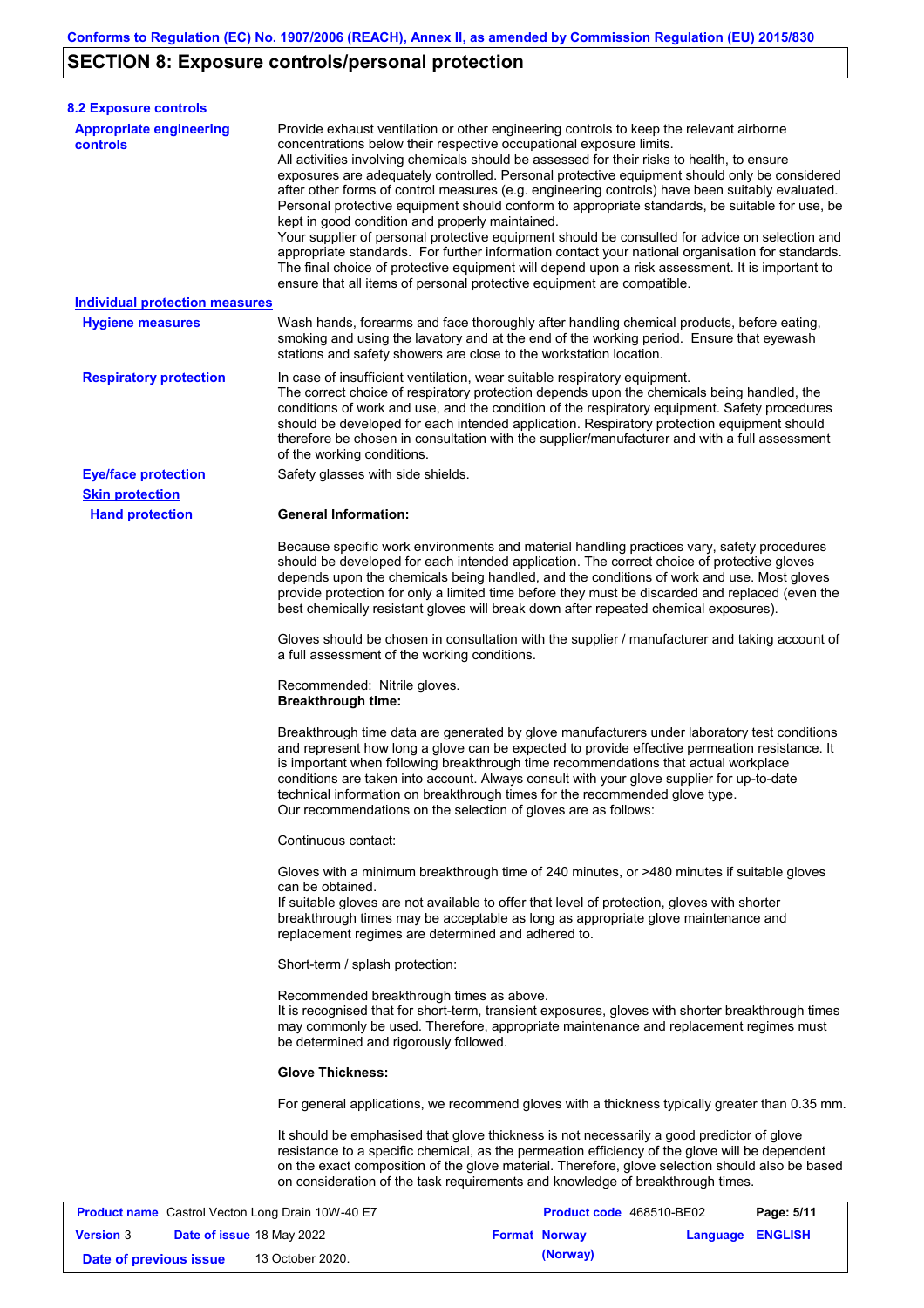# **SECTION 8: Exposure controls/personal protection**

|                                           | Glove thickness may also vary depending on the glove manufacturer, the glove type and the<br>glove model. Therefore, the manufacturers' technical data should always be taken into account<br>to ensure selection of the most appropriate glove for the task.                                                                                                                                                                                                                                                                                                                                                                                                                         |
|-------------------------------------------|---------------------------------------------------------------------------------------------------------------------------------------------------------------------------------------------------------------------------------------------------------------------------------------------------------------------------------------------------------------------------------------------------------------------------------------------------------------------------------------------------------------------------------------------------------------------------------------------------------------------------------------------------------------------------------------|
|                                           | Note: Depending on the activity being conducted, gloves of varying thickness may be required<br>for specific tasks. For example:                                                                                                                                                                                                                                                                                                                                                                                                                                                                                                                                                      |
|                                           | • Thinner gloves (down to 0.1 mm or less) may be required where a high degree of manual<br>dexterity is needed. However, these gloves are only likely to give short duration protection and<br>would normally be just for single use applications, then disposed of.                                                                                                                                                                                                                                                                                                                                                                                                                  |
|                                           | • Thicker gloves (up to 3 mm or more) may be required where there is a mechanical (as well<br>as a chemical) risk i.e. where there is abrasion or puncture potential.                                                                                                                                                                                                                                                                                                                                                                                                                                                                                                                 |
| <b>Skin and body</b>                      | Use of protective clothing is good industrial practice.<br>Personal protective equipment for the body should be selected based on the task being<br>performed and the risks involved and should be approved by a specialist before handling this<br>product.<br>Cotton or polyester/cotton overalls will only provide protection against light superficial<br>contamination that will not soak through to the skin. Overalls should be laundered on a regular<br>basis. When the risk of skin exposure is high (e.g. when cleaning up spillages or if there is a<br>risk of splashing) then chemical resistant aprons and/or impervious chemical suits and boots<br>will be required. |
| <b>Refer to standards:</b>                | Respiratory protection: EN 529<br>Gloves: EN 420, EN 374<br>Eye protection: EN 166<br>Filtering half-mask: EN 149<br>Filtering half-mask with valve: EN 405<br>Half-mask: EN 140 plus filter<br>Full-face mask: EN 136 plus filter<br>Particulate filters: EN 143<br>Gas/combined filters: EN 14387                                                                                                                                                                                                                                                                                                                                                                                   |
| <b>Environmental exposure</b><br>controls | Emissions from ventilation or work process equipment should be checked to ensure they<br>comply with the requirements of environmental protection legislation. In some cases, fume<br>scrubbers, filters or engineering modifications to the process equipment will be necessary to<br>reduce emissions to acceptable levels.                                                                                                                                                                                                                                                                                                                                                         |

## **SECTION 9: Physical and chemical properties**

The conditions of measurement of all properties are at standard temperature and pressure unless otherwise indicated.

#### **9.1 Information on basic physical and chemical properties**

| <b>Appearance</b>                               |                                     |
|-------------------------------------------------|-------------------------------------|
| <b>Physical state</b>                           | Liquid.                             |
| <b>Colour</b>                                   | Amber. [Light]                      |
| <b>Odour</b>                                    | Not available                       |
| <b>Odour threshold</b>                          | Not available.                      |
| рH                                              | Not applicable.                     |
| <b>Melting point/freezing point</b>             | Not available.                      |
| Initial boiling point and boiling               | Not available.                      |
| range                                           |                                     |
| <b>Pour point</b>                               | -42 °C                              |
| <b>Flash point</b>                              | Closed cup: $210^{\circ}$ C (410°F) |
| <b>Evaporation rate</b>                         | Not available.                      |
| <b>Flammability (solid, gas)</b>                | Not available.                      |
| Upper/lower flammability or<br>explosive limits | Not available.                      |
| <b>Vapour pressure</b>                          | Not available.                      |

|                        | <b>Product name</b> Castrol Vecton Long Drain 10W-40 E7 | <b>Product code</b> 468510-BE02 |                         | Page: 6/11 |
|------------------------|---------------------------------------------------------|---------------------------------|-------------------------|------------|
| <b>Version 3</b>       | <b>Date of issue 18 May 2022</b>                        | <b>Format Norway</b>            | <b>Language ENGLISH</b> |            |
| Date of previous issue | 13 October 2020.                                        | (Norway)                        |                         |            |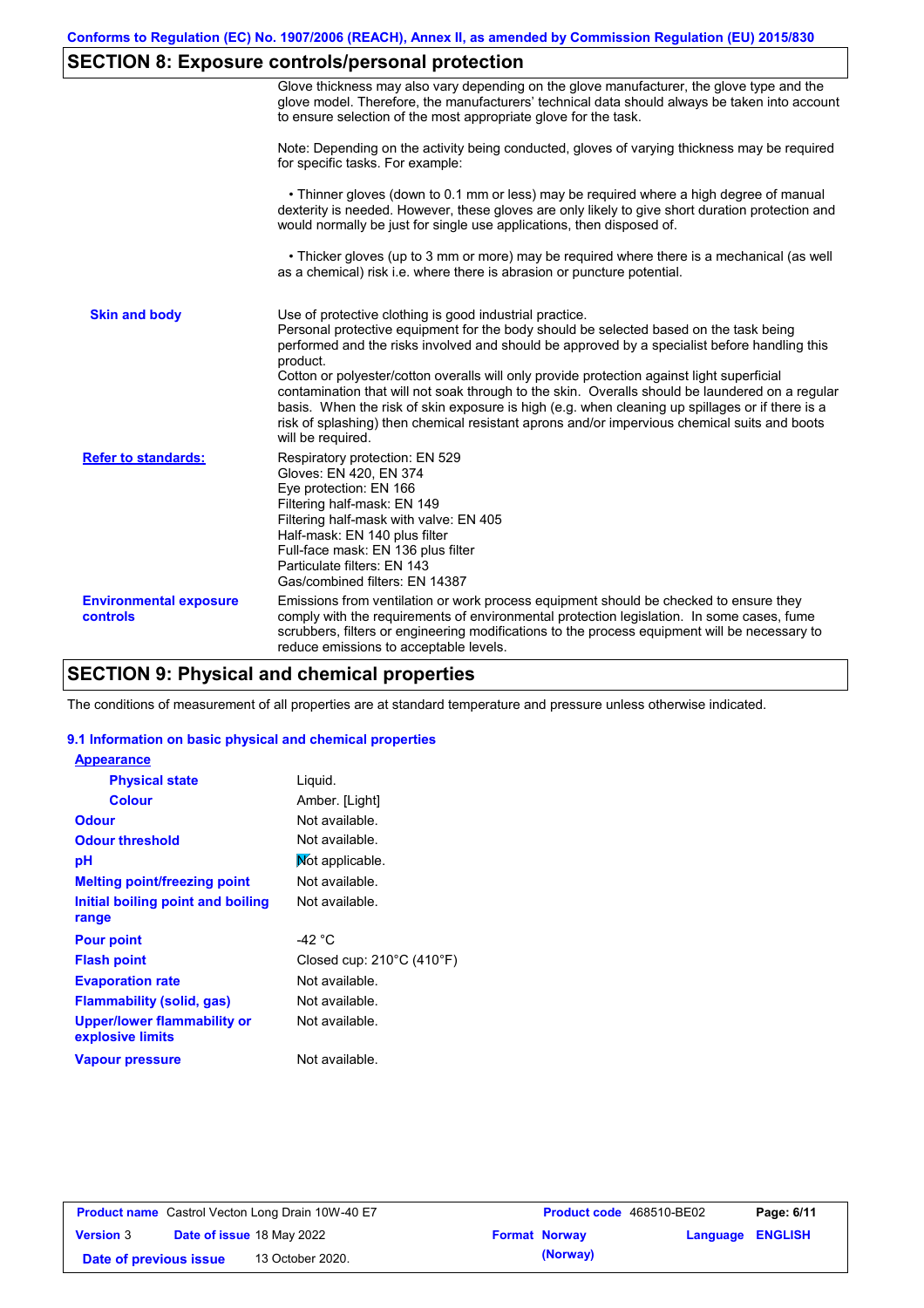## **SECTION 9: Physical and chemical properties**

|                                                   | Vapour Pressure at 20°C                                                                                                                        |           |         | Vapour pressure at 50°C |          |     |               |
|---------------------------------------------------|------------------------------------------------------------------------------------------------------------------------------------------------|-----------|---------|-------------------------|----------|-----|---------------|
|                                                   | <b>Ingredient name</b>                                                                                                                         | mm Hg kPa |         | <b>Method</b>           | mm<br>Hg | kPa | <b>Method</b> |
|                                                   | Distillates (petroleum),<br>hydrotreated heavy<br>paraffinic                                                                                   | < 0.08    | < 0.011 | <b>ASTM D 5191</b>      |          |     |               |
|                                                   | Distillates (petroleum),<br>hydrotreated heavy<br>paraffinic                                                                                   | < 0.08    | < 0.011 | <b>ASTM D 5191</b>      |          |     |               |
| <b>Vapour density</b>                             | Not available.                                                                                                                                 |           |         |                         |          |     |               |
| <b>Relative density</b>                           | Not available.                                                                                                                                 |           |         |                         |          |     |               |
| <b>Density</b>                                    | <1000 kg/m <sup>3</sup> (<1 g/cm <sup>3</sup> ) at 15 <sup>°</sup> C                                                                           |           |         |                         |          |     |               |
| <b>Solubility(ies)</b>                            | insoluble in water.                                                                                                                            |           |         |                         |          |     |               |
| <b>Partition coefficient: n-octanol/</b><br>water | Mot applicable.                                                                                                                                |           |         |                         |          |     |               |
| <b>Auto-ignition temperature</b>                  | Not available.                                                                                                                                 |           |         |                         |          |     |               |
| <b>Decomposition temperature</b>                  | Not available.                                                                                                                                 |           |         |                         |          |     |               |
| <b>Viscosity</b>                                  | Kinematic: $86.3$ mm <sup>2</sup> /s ( $86.3$ cSt) at $40^{\circ}$ C<br>Kinematic: 12.5 to 16.3 mm <sup>2</sup> /s (12.5 to 16.3 cSt) at 100°C |           |         |                         |          |     |               |
| <b>Explosive properties</b>                       | Not available.                                                                                                                                 |           |         |                         |          |     |               |
| <b>Oxidising properties</b>                       | Not available.                                                                                                                                 |           |         |                         |          |     |               |
| <b>Particle characteristics</b>                   |                                                                                                                                                |           |         |                         |          |     |               |
| <b>Median particle size</b>                       | Not applicable.                                                                                                                                |           |         |                         |          |     |               |
| 9.2 Other information                             |                                                                                                                                                |           |         |                         |          |     |               |
| No additional information.                        |                                                                                                                                                |           |         |                         |          |     |               |

## **SECTION 10: Stability and reactivity**

| <b>10.1 Reactivity</b>                            | No specific test data available for this product. Refer to Conditions to avoid and Incompatible<br>materials for additional information.                                |
|---------------------------------------------------|-------------------------------------------------------------------------------------------------------------------------------------------------------------------------|
| <b>10.2 Chemical stability</b>                    | The product is stable.                                                                                                                                                  |
| <b>10.3 Possibility of</b><br>hazardous reactions | Under normal conditions of storage and use, hazardous reactions will not occur.<br>Under normal conditions of storage and use, hazardous polymerisation will not occur. |
| <b>10.4 Conditions to avoid</b>                   | Avoid all possible sources of ignition (spark or flame).                                                                                                                |
| <b>10.5 Incompatible materials</b>                | Reactive or incompatible with the following materials: oxidising materials.                                                                                             |
| <b>10.6 Hazardous</b><br>decomposition products   | Under normal conditions of storage and use, hazardous decomposition products should not be<br>produced.                                                                 |

## **SECTION 11: Toxicological information**

### **11.1 Information on toxicological effects**

| <b>Product/ingredient name</b>                                                                                           | Oral (mg/<br>kg) | <b>Dermal</b><br>(mg/kg) | <b>Inhalation</b><br>(gases)<br>(ppm) | <b>Inhalation</b><br>(vapours)<br>(mg/l) | <b>Inhalation</b><br>(dusts)<br>and mists)<br>(mg/l) |
|--------------------------------------------------------------------------------------------------------------------------|------------------|--------------------------|---------------------------------------|------------------------------------------|------------------------------------------------------|
| Phosphorodithioic acid, mixed O,O-bis(sec-Bu and<br>isooctyl) esters, zinc salts<br>Long chain alkyl phenol              | 2500<br>2500     | N/A<br>N/A               | N/A<br>N/A                            | N/A<br>N/A                               | N/A<br>N/A                                           |
| Routes of entry anticipated: Dermal, Inhalation.<br><b>Information on likely</b><br>routes of exposure                   |                  |                          |                                       |                                          |                                                      |
| <b>Potential acute health effects</b>                                                                                    |                  |                          |                                       |                                          |                                                      |
| <b>Inhalation</b><br>Vapour inhalation under ambient conditions is not normally a problem due to low vapour<br>pressure. |                  |                          |                                       |                                          |                                                      |
| <b>Ingestion</b><br>No known significant effects or critical hazards.                                                    |                  |                          |                                       |                                          |                                                      |
| <b>Product name</b> Castrol Vecton Long Drain 10W-40 E7                                                                  |                  |                          | Product code 468510-BE02              |                                          | Page: 7/11                                           |
| <b>Version 3</b><br>Date of issue 18 May 2022                                                                            |                  | <b>Format Norway</b>     |                                       |                                          | <b>ENGLISH</b><br>Language                           |
| 13 October 2020.<br>Date of previous issue                                                                               |                  |                          | (Norway)                              |                                          |                                                      |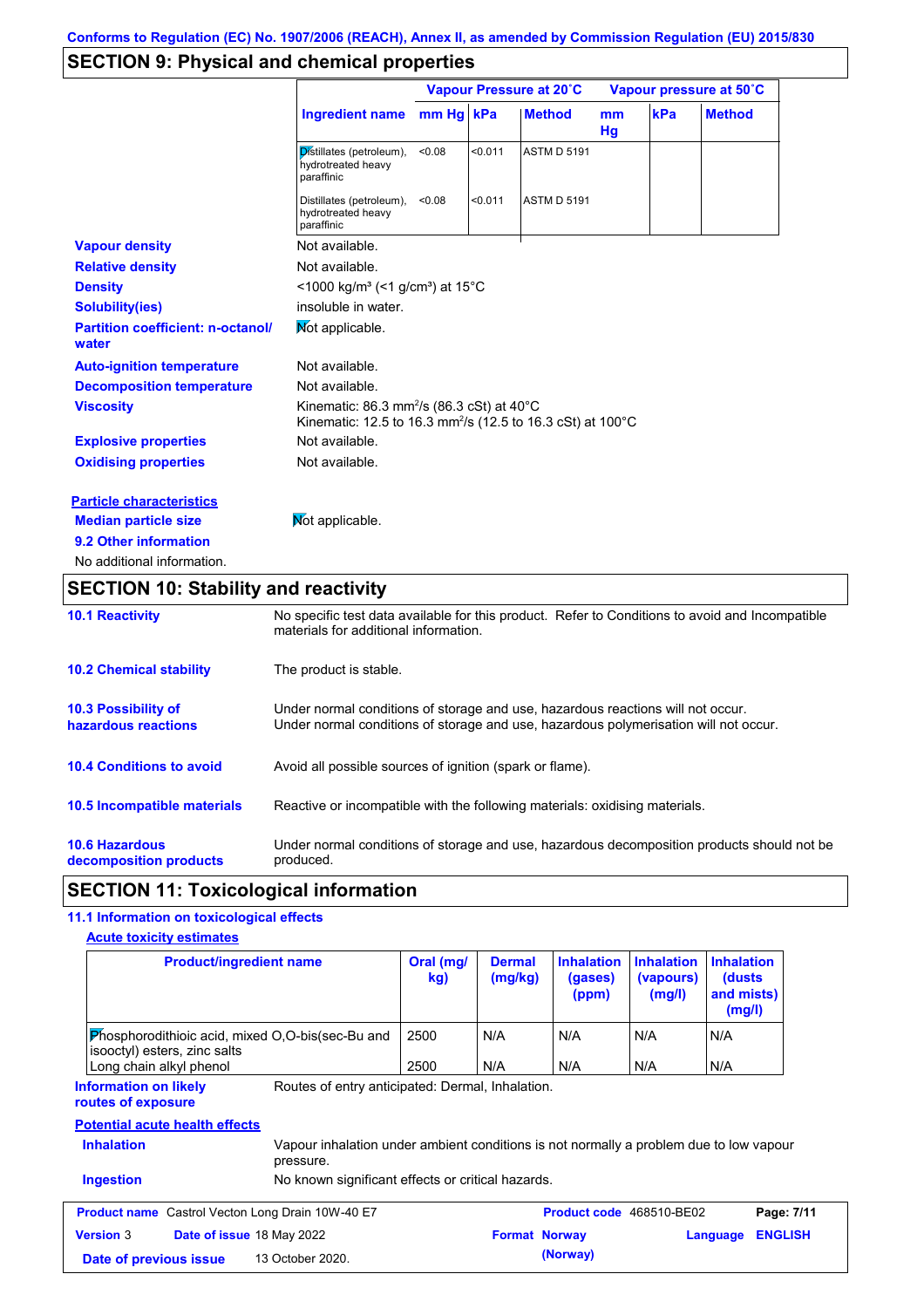## **SECTION 11: Toxicological information**

| <b>Skin contact</b>                     | Defatting to the skin. May cause skin dryness and irritation. Not considered a skin sensitizer.<br>Based on data available for this or related materials.                                                                                                                                                                                                                                                       |
|-----------------------------------------|-----------------------------------------------------------------------------------------------------------------------------------------------------------------------------------------------------------------------------------------------------------------------------------------------------------------------------------------------------------------------------------------------------------------|
| <b>Eye contact</b>                      | Not classified as an eye irritant. Based on data available for this or related materials.                                                                                                                                                                                                                                                                                                                       |
|                                         | Symptoms related to the physical, chemical and toxicological characteristics                                                                                                                                                                                                                                                                                                                                    |
| <b>Inhalation</b>                       | No specific data.                                                                                                                                                                                                                                                                                                                                                                                               |
| <b>Ingestion</b>                        | No specific data.                                                                                                                                                                                                                                                                                                                                                                                               |
| <b>Skin contact</b>                     | Adverse symptoms may include the following:<br>irritation<br>dryness<br>cracking                                                                                                                                                                                                                                                                                                                                |
| <b>Eye contact</b>                      | No specific data.                                                                                                                                                                                                                                                                                                                                                                                               |
|                                         | Delayed and immediate effects as well as chronic effects from short and long-term exposure                                                                                                                                                                                                                                                                                                                      |
| <b>Inhalation</b>                       | Overexposure to the inhalation of airborne droplets or aerosols may cause irritation of the<br>respiratory tract.                                                                                                                                                                                                                                                                                               |
| <b>Ingestion</b>                        | Ingestion of large quantities may cause nausea and diarrhoea.                                                                                                                                                                                                                                                                                                                                                   |
| <b>Skin contact</b>                     | Prolonged or repeated contact can defat the skin and lead to irritation and/or dermatitis.                                                                                                                                                                                                                                                                                                                      |
| <b>Eye contact</b>                      | Potential risk of transient stinging or redness if accidental eye contact occurs.                                                                                                                                                                                                                                                                                                                               |
| <b>Potential chronic health effects</b> |                                                                                                                                                                                                                                                                                                                                                                                                                 |
| <b>General</b>                          | <b>USED ENGINE OILS</b><br>Combustion products resulting from the operation of internal combustion engines contaminate<br>engine oils during use. Used engine oil may contain hazardous components which have the<br>potential to cause skin cancer. Frequent or prolonged contact with all types and makes of used<br>engine oil must therefore be avoided and a high standard of personal hygiene maintained. |
| <b>Carcinogenicity</b>                  | No known significant effects or critical hazards.                                                                                                                                                                                                                                                                                                                                                               |
| <b>Mutagenicity</b>                     | No known significant effects or critical hazards.                                                                                                                                                                                                                                                                                                                                                               |
| <b>Developmental effects</b>            | No known significant effects or critical hazards.                                                                                                                                                                                                                                                                                                                                                               |
| <b>Fertility effects</b>                | No known significant effects or critical hazards.                                                                                                                                                                                                                                                                                                                                                               |

## **SECTION 12: Ecological information**

**12.1 Toxicity**

**Environmental hazards** Not classified as dangerous

#### **12.2 Persistence and degradability**

Partially biodegradable.

#### **12.3 Bioaccumulative potential**

This product is not expected to bioaccumulate through food chains in the environment.

| <b>12.4 Mobility in soil</b>                                  |                                                                      |
|---------------------------------------------------------------|----------------------------------------------------------------------|
| <b>Soil/water partition</b><br>coefficient (K <sub>oc</sub> ) | Not available.                                                       |
| <b>Mobility</b>                                               | Spillages may penetrate the soil causing ground water contamination. |

#### **12.5 Results of PBT and vPvB assessment**

Product does not meet the criteria for PBT or vPvB according to Regulation (EC) No. 1907/2006, Annex XIII.

#### **12.6 Other adverse effects**

**Other ecological information**

Spills may form a film on water surfaces causing physical damage to organisms. Oxygen transfer could also be impaired.

### **SECTION 13: Disposal considerations**

| <b>13.1 Waste treatment methods</b> |                                                                                                                                                                      |
|-------------------------------------|----------------------------------------------------------------------------------------------------------------------------------------------------------------------|
| <b>Product</b>                      |                                                                                                                                                                      |
| <b>Methods of disposal</b>          | Where possible, arrange for product to be recycled. Dispose of via an authorised person/<br>licensed waste disposal contractor in accordance with local regulations. |
| <b>Hazardous waste</b>              | Yes.                                                                                                                                                                 |
| European waste catalogue (EWC)      |                                                                                                                                                                      |

| <b>Product name</b> Castrol Vecton Long Drain 10W-40 E7 |  |                                  | <b>Product code</b> 468510-BE02 | Page: 8/11           |                         |  |
|---------------------------------------------------------|--|----------------------------------|---------------------------------|----------------------|-------------------------|--|
| <b>Version 3</b>                                        |  | <b>Date of issue 18 May 2022</b> |                                 | <b>Format Norway</b> | <b>Language ENGLISH</b> |  |
| Date of previous issue                                  |  | 13 October 2020.                 |                                 | (Norway)             |                         |  |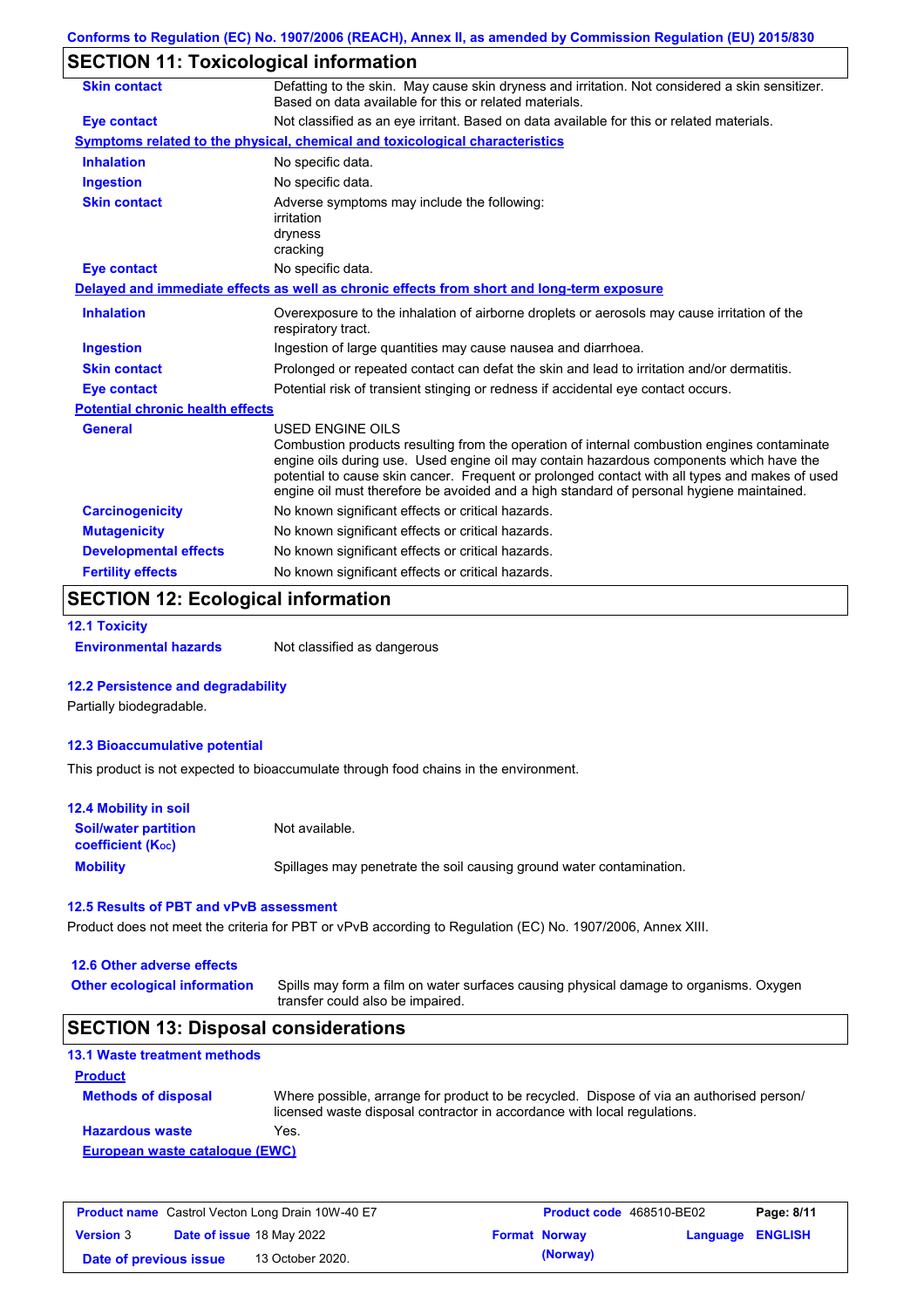## **SECTION 13: Disposal considerations**

| <b>Waste code</b> | <b>Waste designation</b>                                                                                                                            |
|-------------------|-----------------------------------------------------------------------------------------------------------------------------------------------------|
| $130208*$         | other engine, gear and lubricating oils                                                                                                             |
|                   | Thermonical collection forms that between the discussion of the contention of contentration and many manufacturers and the mathematics contribution |

However, deviation from the intended use and/or the presence of any potential contaminants may require an alternative waste disposal code to be assigned by the end user.

| <b>Packaging</b>           |                                                                                                                                                                                                                                                                                                                                                                                                                                                                                                 |
|----------------------------|-------------------------------------------------------------------------------------------------------------------------------------------------------------------------------------------------------------------------------------------------------------------------------------------------------------------------------------------------------------------------------------------------------------------------------------------------------------------------------------------------|
| <b>Methods of disposal</b> | Where possible, arrange for product to be recycled. Dispose of via an authorised person/<br>licensed waste disposal contractor in accordance with local regulations.                                                                                                                                                                                                                                                                                                                            |
| <b>Special precautions</b> | This material and its container must be disposed of in a safe way. Care should be taken when<br>handling emptied containers that have not been cleaned or rinsed out. Empty containers or<br>liners may retain some product residues. Empty containers represent a fire hazard as they may<br>contain flammable product residues and vapour. Never weld, solder or braze empty containers.<br>Avoid dispersal of spilt material and runoff and contact with soil, waterways, drains and sewers. |
| <b>References</b>          | Commission 2014/955/EU<br>Directive 2008/98/EC                                                                                                                                                                                                                                                                                                                                                                                                                                                  |

### **SECTION 14: Transport information**

|                                           | <b>ADR/RID</b> | <b>ADN</b>     | <b>IMDG</b>    | <b>IATA</b>    |
|-------------------------------------------|----------------|----------------|----------------|----------------|
| 14.1 UN number                            | Not regulated. | Not regulated. | Not regulated. | Not regulated. |
| 14.2 UN proper<br>shipping name           |                |                | Ξ.             |                |
| <b>14.3 Transport</b><br>hazard class(es) |                |                | $\blacksquare$ |                |
| <b>14.4 Packing</b><br>group              |                |                | -              |                |
| 14.5<br><b>Environmental</b><br>hazards   | No.            | No.            | No.            | No.            |
| <b>Additional</b><br><b>information</b>   |                |                |                |                |

**14.6 Special precautions for user** Not available.

**14.7 Transport in bulk according to IMO instruments** Not available.

### **SECTION 15: Regulatory information**

**15.1 Safety, health and environmental regulations/legislation specific for the substance or mixture**

**EU Regulation (EC) No. 1907/2006 (REACH)**

**Annex XIV - List of substances subject to authorisation**

**Annex XIV**

None of the components are listed.

**Substances of very high concern**

None of the components are listed.

**EU Regulation (EC) No. 1907/2006 (REACH)**

**Annex XVII - Restrictions on the manufacture, placing on the market and use of certain dangerous substances, mixtures and articles** Not applicable.

#### **Other regulations**

**REACH Status** The company, as identified in Section 1, sells this product in the EU in compliance with the current requirements of REACH.

| <b>Product name</b> Castrol Vecton Long Drain 10W-40 E7 |  |                           | <b>Product code</b> 468510-BE02 | Page: 9/11           |                         |  |
|---------------------------------------------------------|--|---------------------------|---------------------------------|----------------------|-------------------------|--|
| <b>Version 3</b>                                        |  | Date of issue 18 May 2022 |                                 | <b>Format Norway</b> | <b>Language ENGLISH</b> |  |
| Date of previous issue                                  |  | 13 October 2020.          |                                 | (Norway)             |                         |  |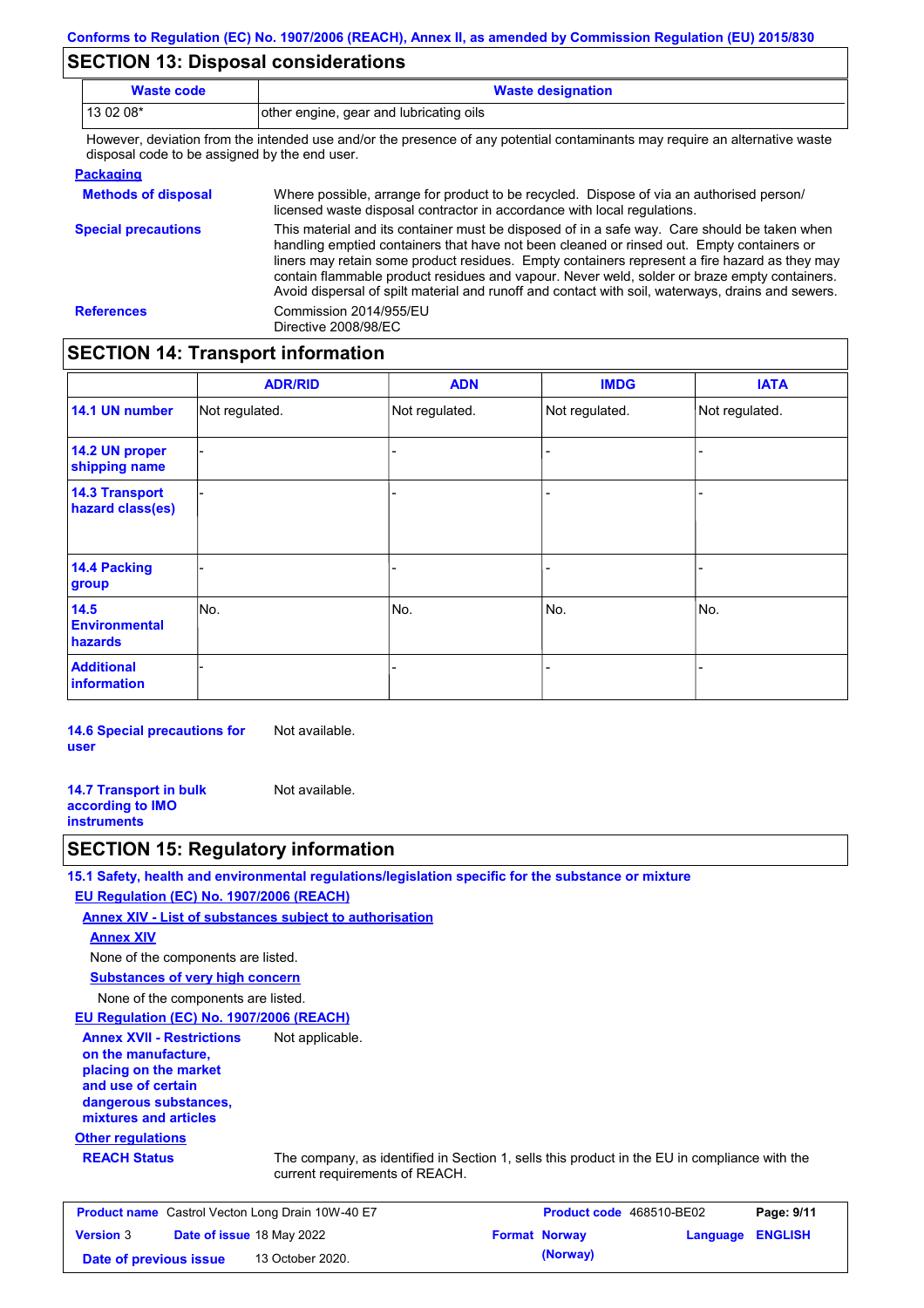# **SECTION 15: Regulatory information**

| <b>United States inventory</b><br>(TSCA 8b)                      | At least one component is not listed.  |  |  |  |  |
|------------------------------------------------------------------|----------------------------------------|--|--|--|--|
| <b>Australia inventory (AIIC)</b>                                | At least one component is not listed.  |  |  |  |  |
| <b>Canada inventory</b>                                          | At least one component is not listed.  |  |  |  |  |
| <b>China inventory (IECSC)</b>                                   | At least one component is not listed.  |  |  |  |  |
| <b>Japan inventory (CSCL)</b>                                    | At least one component is not listed.  |  |  |  |  |
| <b>Korea inventory (KECI)</b>                                    | All components are listed or exempted. |  |  |  |  |
| <b>Philippines inventory</b><br>(PICCS)                          | At least one component is not listed.  |  |  |  |  |
| <b>Taiwan Chemical</b><br><b>Substances Inventory</b><br>(TCSI)  | All components are listed or exempted. |  |  |  |  |
| Ozone depleting substances (1005/2009/EU)<br>Not listed.         |                                        |  |  |  |  |
| <b>Prior Informed Consent (PIC) (649/2012/EU)</b><br>Not listed. |                                        |  |  |  |  |
| <b>Persistent Organic Pollutants</b><br>Not listed.              |                                        |  |  |  |  |
| <b>EU - Water framework directive - Priority substances</b>      |                                        |  |  |  |  |
| None of the components are listed.                               |                                        |  |  |  |  |
| <b>Seveso Directive</b>                                          |                                        |  |  |  |  |
| This product is not controlled under the Seveso Directive.       |                                        |  |  |  |  |

| 15.2 Chemical safety | A Chemical Safety Assessment has been carried out for one or more of the substances within  |
|----------------------|---------------------------------------------------------------------------------------------|
| assessment           | this mixture. A Chemical Safety Assessment has not been carried out for the mixture itself. |

## **SECTION 16: Other information**

| <b>Abbreviations and acronyms</b> | ADN = European Provisions concerning the International Carriage of Dangerous Goods by<br>Inland Waterway<br>ADR = The European Agreement concerning the International Carriage of Dangerous Goods by<br>Road<br>ATE = Acute Toxicity Estimate<br><b>BCF</b> = Bioconcentration Factor<br>CAS = Chemical Abstracts Service<br>CLP = Classification, Labelling and Packaging Regulation [Regulation (EC) No. 1272/2008]<br>CSA = Chemical Safety Assessment<br>CSR = Chemical Safety Report<br><b>DMEL = Derived Minimal Effect Level</b><br>DNEL = Derived No Effect Level<br>EINECS = European Inventory of Existing Commercial chemical Substances<br>ES = Exposure Scenario<br>EUH statement = CLP-specific Hazard statement<br>EWC = European Waste Catalogue<br>GHS = Globally Harmonized System of Classification and Labelling of Chemicals<br>IATA = International Air Transport Association<br>IBC = Intermediate Bulk Container<br><b>IMDG</b> = International Maritime Dangerous Goods<br>LogPow = logarithm of the octanol/water partition coefficient<br>MARPOL = International Convention for the Prevention of Pollution From Ships, 1973 as<br>modified by the Protocol of 1978. ("Marpol" = marine pollution)<br>OECD = Organisation for Economic Co-operation and Development<br>PBT = Persistent, Bioaccumulative and Toxic<br><b>PNEC</b> = Predicted No Effect Concentration<br>REACH = Registration, Evaluation, Authorisation and Restriction of Chemicals Regulation<br>[Regulation (EC) No. 1907/2006]<br>RID = The Regulations concerning the International Carriage of Dangerous Goods by Rail<br><b>RRN = REACH Registration Number</b><br>SADT = Self-Accelerating Decomposition Temperature<br>SVHC = Substances of Very High Concern<br>STOT-RE = Specific Target Organ Toxicity - Repeated Exposure<br>STOT-SE = Specific Target Organ Toxicity - Single Exposure<br>TWA = Time weighted average |
|-----------------------------------|---------------------------------------------------------------------------------------------------------------------------------------------------------------------------------------------------------------------------------------------------------------------------------------------------------------------------------------------------------------------------------------------------------------------------------------------------------------------------------------------------------------------------------------------------------------------------------------------------------------------------------------------------------------------------------------------------------------------------------------------------------------------------------------------------------------------------------------------------------------------------------------------------------------------------------------------------------------------------------------------------------------------------------------------------------------------------------------------------------------------------------------------------------------------------------------------------------------------------------------------------------------------------------------------------------------------------------------------------------------------------------------------------------------------------------------------------------------------------------------------------------------------------------------------------------------------------------------------------------------------------------------------------------------------------------------------------------------------------------------------------------------------------------------------------------------------------------------------------------------------------------------------------------------------------------|
|                                   |                                                                                                                                                                                                                                                                                                                                                                                                                                                                                                                                                                                                                                                                                                                                                                                                                                                                                                                                                                                                                                                                                                                                                                                                                                                                                                                                                                                                                                                                                                                                                                                                                                                                                                                                                                                                                                                                                                                                 |

| <b>Product name</b> Castrol Vecton Long Drain 10W-40 E7 |  |                                  | <b>Product code</b> 468510-BE02 | Page: 10/11          |                         |  |
|---------------------------------------------------------|--|----------------------------------|---------------------------------|----------------------|-------------------------|--|
| <b>Version 3</b>                                        |  | <b>Date of issue 18 May 2022</b> |                                 | <b>Format Norway</b> | <b>Language ENGLISH</b> |  |
| Date of previous issue                                  |  | 13 October 2020.                 |                                 | (Norway)             |                         |  |